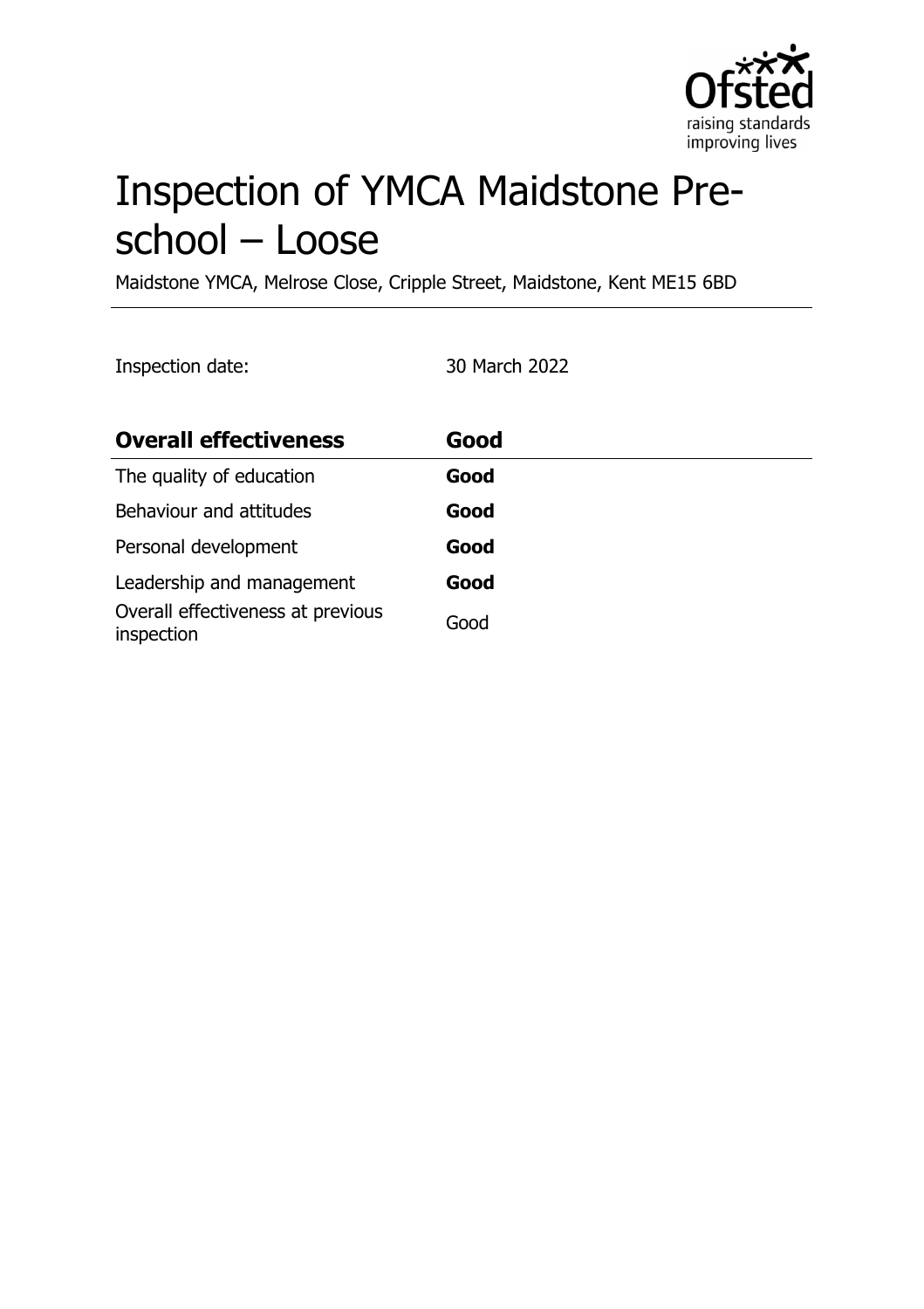

# **What is it like to attend this early years setting?**

## **The provision is good**

All children are happy, confident and settled. They are keen to join in with the interesting activities that staff plan for them. For example, children enthusiastically learn about the life cycle of a butterfly. They create a large model caterpillar and explore patterns as they paint butterflies. Children enjoy stories and recognise letters of the alphabet with confidence. Children are eager to explore and investigate. They are excited to watch what happens when they mix liquids to make an erupting volcano. All children are independent. They are confident to choose their own play and complete their own tasks.

Children are polite and behave well. They make friends and enjoy each other's company. Children learn about the importance of healthy lifestyles. For example, they talk about different food groups and the benefits on their bodies, such as calcium being good for their teeth and bones. All children develop good physical skills. They confidently balance and climb on equipment, such as they walk along logs and use climbing walls. Staff use additional funding effectively to meet the individual learning needs of children. For instance, they have purchased outdoor equipment to build on children's physical abilities.

## **What does the early years setting do well and what does it need to do better?**

- $\blacksquare$  All staff establish positive relationships with children. They get to know each child and their personalities well. This helps staff continue to plan activities that they know will motivate children to learn. Staff support all children to make good progress. This includes children with special educational needs and/or disabilities and those who speak English as an additional language. For example, they attend specialist training to fully understand how to support individual children. Staff use children's home languages alongside speaking English, to help children's understanding and extend their English vocabulary.
- $\blacksquare$  The manager and staff build and maintain positive relationships with parents. They communicate with them daily. Staff keep parents well involved and informed in their children's achievements. For example, they share photos of what children have enjoyed learning. Staff routinely share useful information with parents, this includes healthy eating tips and ideas.
- $\blacksquare$  Staff know if their key children attend another early years setting. They discuss they would make contact with them to talk about any concerns about children's development, if necessary. However, staff do not routinely provide the highest level of consistency to children's shared care and learning experiences. They do not yet make the most out of more effective ways to communicate and share information with settings that they also attend.
- $\blacksquare$  All staff evaluate their practice together. For example, at the end of each day they discuss how well they have engaged children in their learning experiences.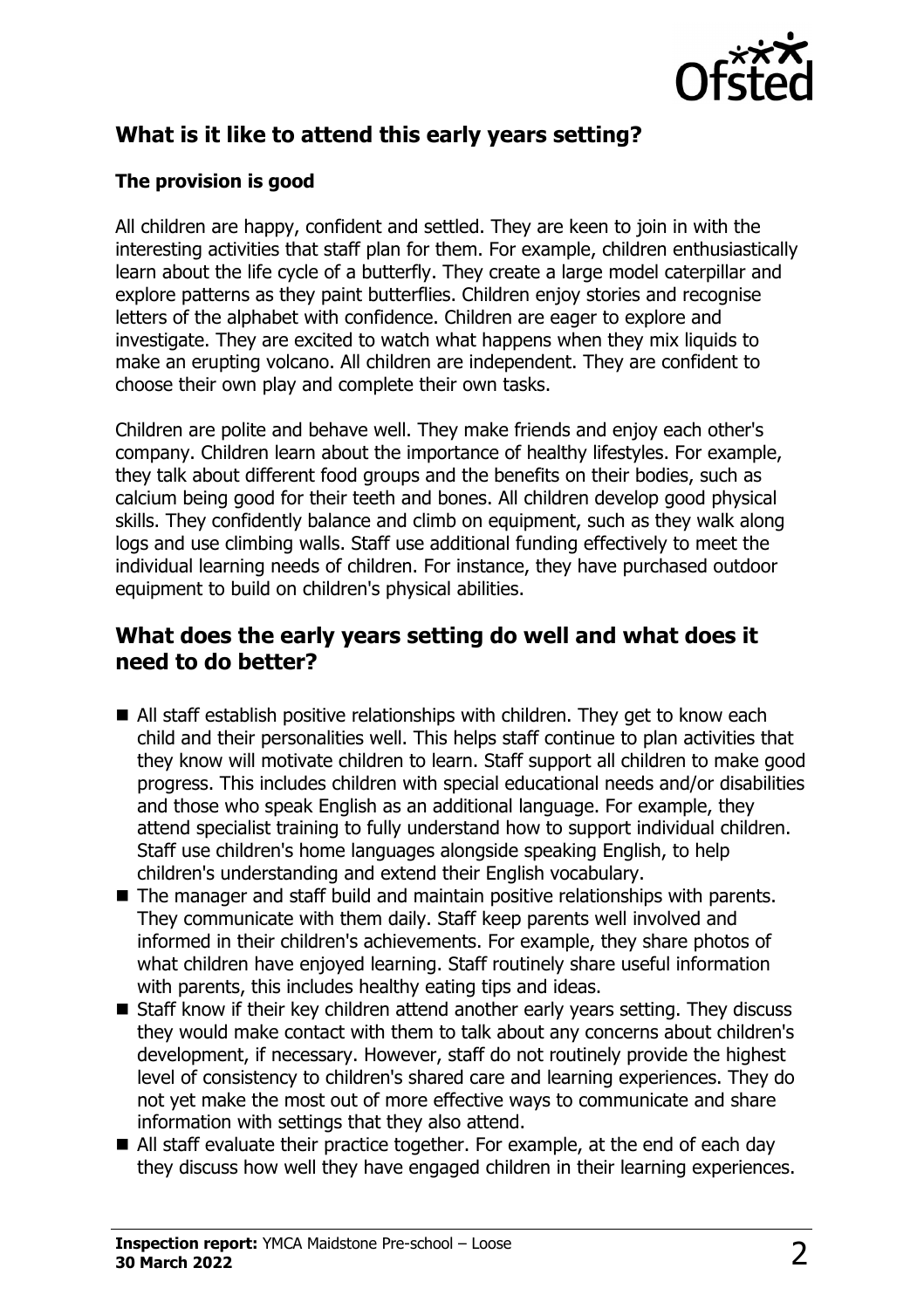

Staff use their findings to enhance their future activity plans. The manager closely monitors the good quality of care and teaching that staff provide. She routinely observes staff teaching children and provides them with helpful feedback to support their future performance.

- The manager and staff attend regular training and build on their already good knowledge and skills. They have recently learned about the different ways to motivate children in outdoor learning experiences. As a result, children are more engaged outdoors and enjoy more opportunities. This includes collecting natural items, such as moss and fir cones, to build an insect house and bird nest.
- Overall, staff support children to develop some good communication skills. Children show positive attitudes to their learning and are confident to share their ideas and thoughts during role-play activities. Staff speak to the children as they play. However, they do not consistently ask them thought-provoking questions and give them enough time to think and then respond when they do.
- $\blacksquare$  Staff provide children with good opportunities to understand the similarities and differences of other people outside of their own experiences and communities. This includes the traditions of other cultures and countries. For example, children use chop sticks to 'write' Chinese symbols with paint as they learn about Chinese New Year.

# **Safeguarding**

The arrangements for safeguarding are effective.

All staff, including the manager, have a good knowledge and understanding of safeguarding and child protection. They understand the signs of abuse and know who to contact to seek advice and how to raise and follow up potential concerns. Staff discuss safeguarding in each team meeting and during individual discussions. They complete regular training to help them keep their knowledge up to date. Staff carry out detailed risk assessments to help keep children safe. This includes equipment, activities and practice to minimise the risk of COVID-19. They closely monitor any accidents and childhood illness within the setting. This is to help ensure that they minimise any risk and help keep all children safe and healthy.

# **What does the setting need to do to improve?**

#### **To further improve the quality of the early years provision, the provider should:**

- $\blacksquare$  develop a more consistent approach to the sharing of information with other settings children attend
- extend staff's use of questioning to provide even more opportunities to challenge children's critical thinking skills.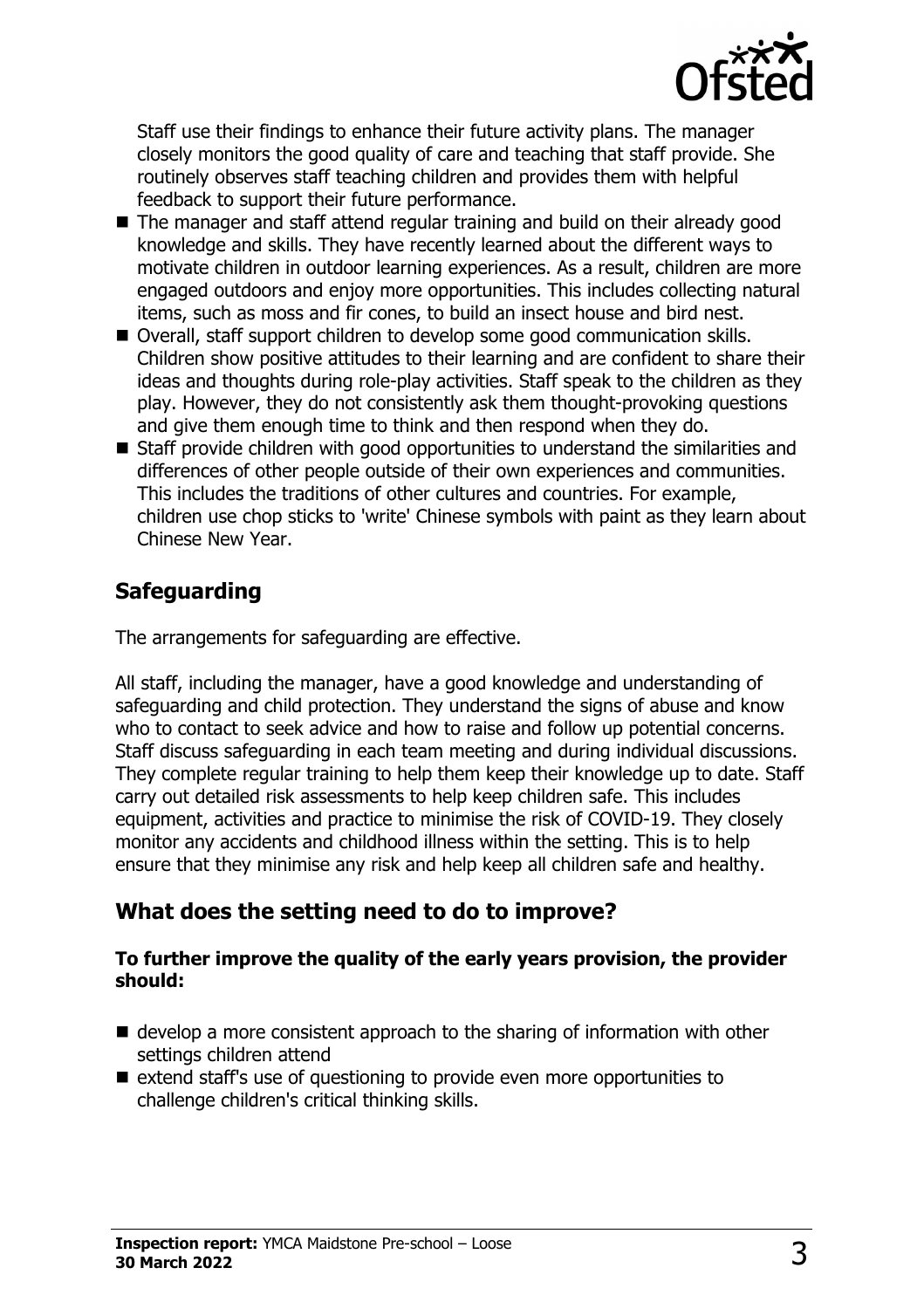

| <b>Setting details</b>                              |                                    |
|-----------------------------------------------------|------------------------------------|
| Unique reference number                             | EY419802                           |
| <b>Local authority</b>                              | Kent                               |
| <b>Inspection number</b>                            | 10228550                           |
| <b>Type of provision</b>                            | Childcare on non-domestic premises |
| <b>Registers</b>                                    | Early Years Register               |
| Day care type                                       | Sessional day care                 |
| Age range of children at time of<br>inspection      | 2 to $4$                           |
| <b>Total number of places</b>                       | 28                                 |
| Number of children on roll                          | 49                                 |
| Name of registered person                           | Maidstone YMCA                     |
| <b>Registered person unique</b><br>reference number | RP901717                           |
| <b>Telephone number</b>                             | 01622 749404                       |
| Date of previous inspection                         | 28 September 2016                  |

## **Information about this early years setting**

YMCA Maidstone Pre-school- Loose registered in 2011. It is located in YMCA community centre, Maidstone in Kent. The setting is open Monday and Friday from 9am until 3pm, term time only. The setting receives funding to provide free early education for children aged two, three and four years. The setting employs 11 members of staff, four of whom hold a relevant early years qualification at level 2 and six members of staff hold a relevant early years qualification at level 3.

## **Information about this inspection**

#### **Inspector**

Kelly Hawkins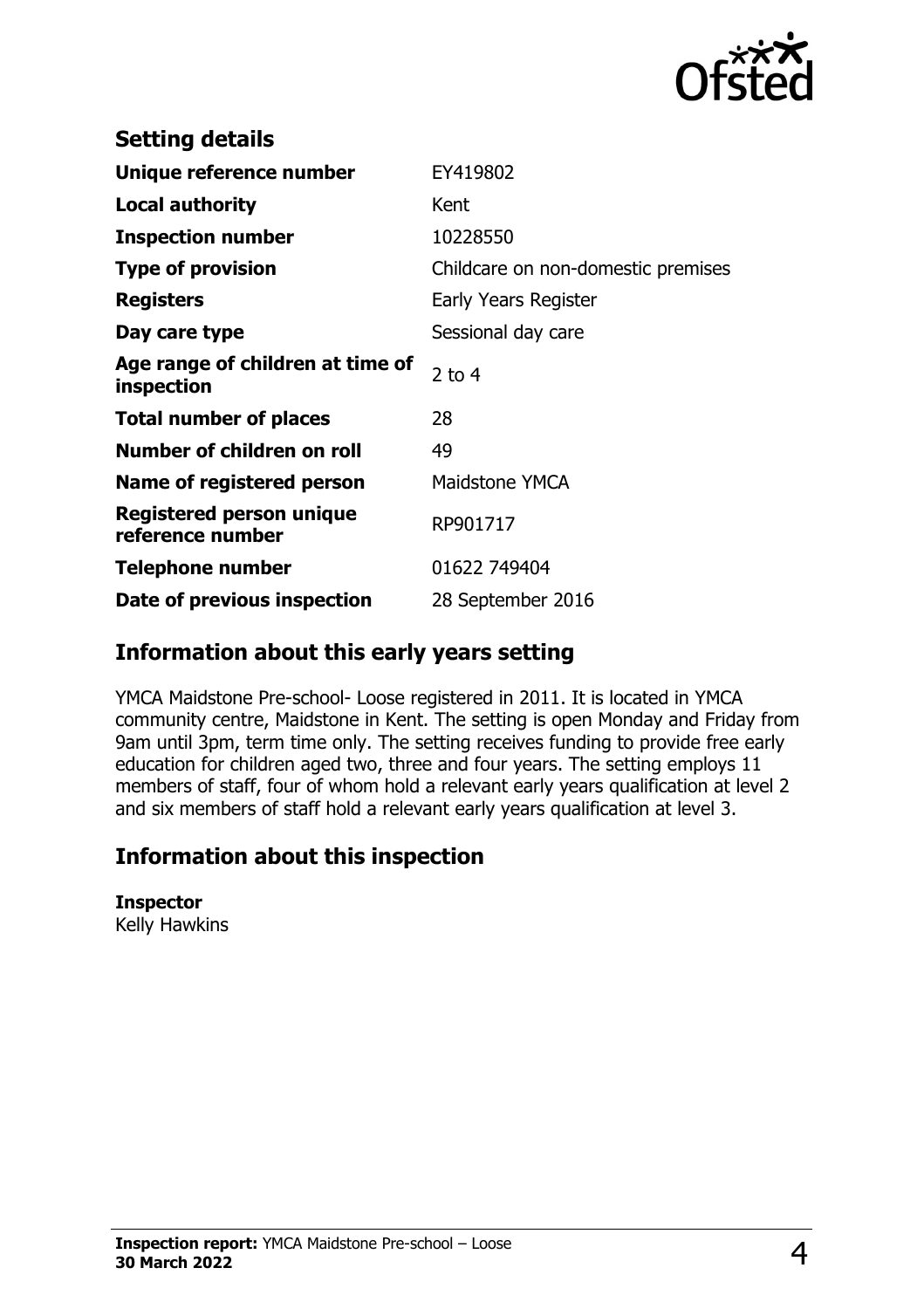

### **Inspection activities**

- $\blacksquare$  This was the first routine inspection the provider received since the COVID-19 pandemic began. The inspector discussed the impact of the pandemic with the provider and has taken that into account in their evaluation of the provider.
- $\blacksquare$  The inspector carried out a learning walk with the manager. The inspector assessed the impact of the quality of staff interactions and the learning opportunities they provide children.
- $\blacksquare$  The inspector viewed the indoor and outdoor learning environments.
- Written documentation was reviewed. This included safeguarding and child protection policies and procedures.
- The manager and inspector carried out a joint observation on an outdoor learning experience.
- $\blacksquare$  The inspector spoke to the manager, children, parents and staff at convenient times and considered their views.

We carried out this inspection under sections 49 and 50 of the Childcare Act 2006 on the quality and standards of provision that is registered on the Early Years Register. The registered person must ensure that this provision complies with the statutory framework for children's learning, development and care, known as the early years foundation stage.

If you are not happy with the inspection or the report, you can [complain to Ofsted](http://www.gov.uk/complain-ofsted-report).